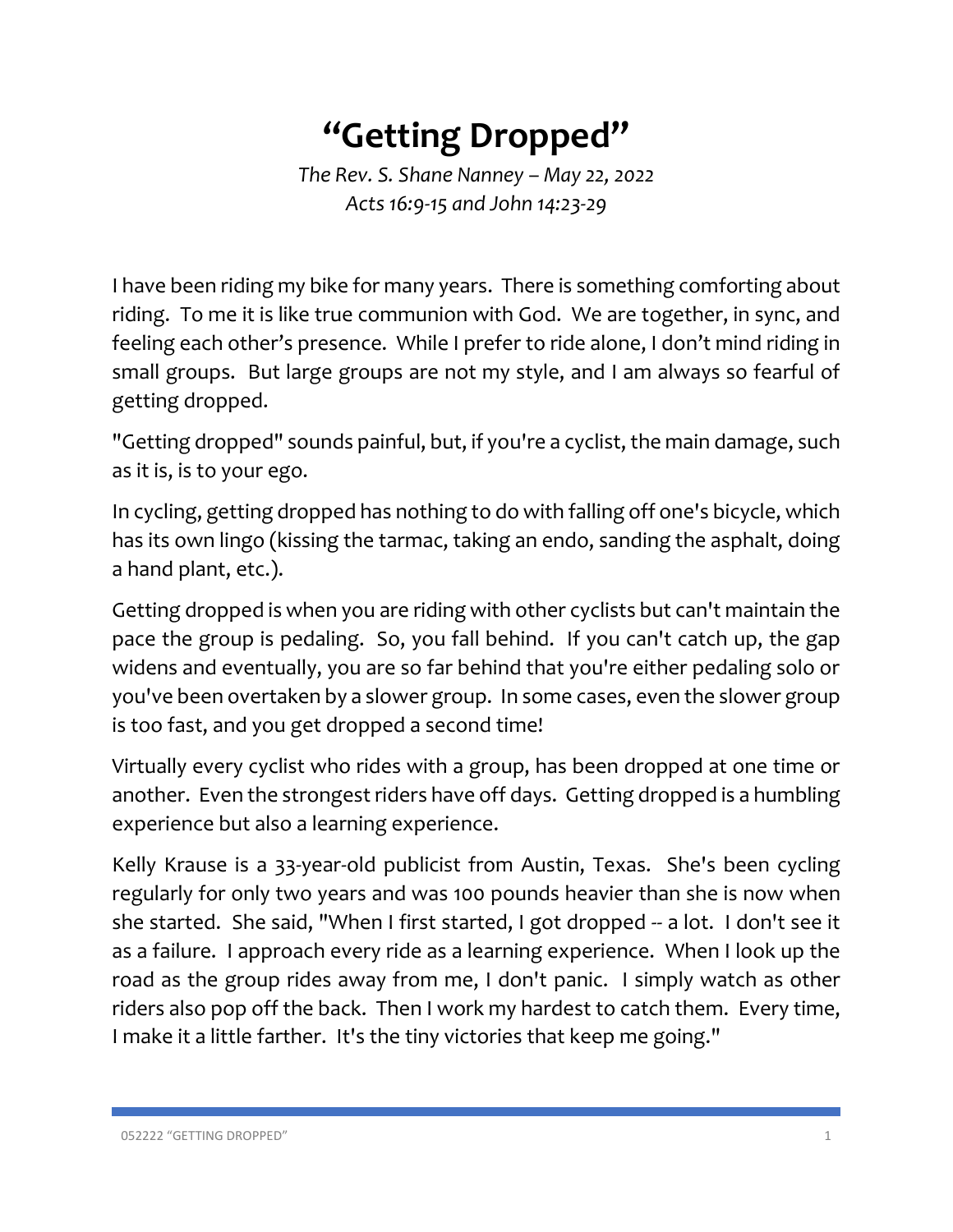Haley Weaver, 22, a student from Austin, Texas, tells of showing up for an organized ride the first time without any knowledge of what group rides are all about. She was on a steel single-speed bike wearing leggings and a T-shirt. The other riders were dressed in spandex and had multi-geared lightweight bikes. Needless to say, she got dropped on the first climb, but one of the other riders slowed down and hung with her. When she gasped, "I'm going to die!" the rider spoke words of encouragement and slowed even more. When she finally got to the top, she found the rest of the group waiting for her.

In some Christian circles, the term "left behind" is reserved to describe the location of those who are not taken into heaven during the second coming. We could say, perhaps, that they've been outdistanced by the faithful crowd and "dropped."

But the Gospel text for today suggests "getting dropped" in a positive sense. The scene is the Last Supper, where Jesus is preparing his disciples for what is soon to come. He talks about what loving him means going forward, and then adds, *"I HAVE SAID THESE THINGS WHILE I AM STILL WITH YOU."*

But just a few verses later he adds*, "I AM GOING AWAY ...."* In effect, Jesus tells the disciples that he is, in the cycling sense, "dropping" them, and they will be left behind to carry on the Gospel proclamation without him. John 14:1-31 is preparing the disciples for life without Jesus. For the disciples, the ongoing endeavor of following Jesus would have a whole different feel without him physically present with them.

Mind you, he didn't leave them alone, he also talks about the Holy Spirit coming to teach them what they need and to remind them of Jesus' words. They were to continue the ministry of Jesus with the power that Jesus had through the Holy Spirit.

And isn't that where we, who follow Jesus, are today? While we've never known Jesus as a physical presence, we are called to "ride" in the wake of his time on earth, dropped and outdistanced, but still pedaling; left behind to be the witnesses of his reality, the bearers of his Spirit and the practitioners of his teachings.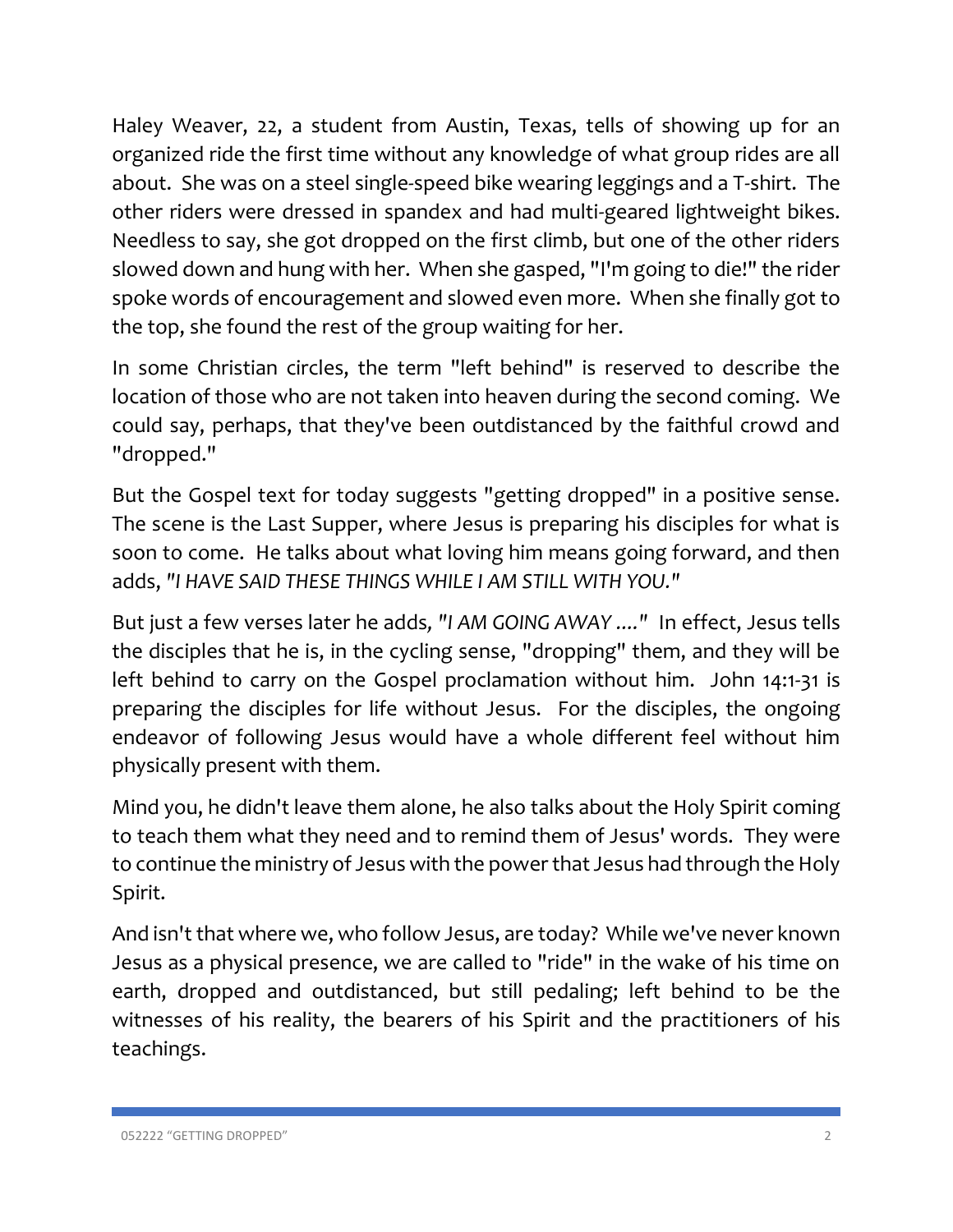## **Learn**

So maybe we can learn something positive in being dropped, and even from lagging behind other Christians.

Kelly Krause looks at the other riders who are still ahead of her and works her hardest to catch them. Even when she doesn't, she gets a little closer than the last time. While there are no perfect Christians, there certainly are followers of Jesus whose example of discipleship we can emulate, and from which we can learn.

## **Support**

Haley Weaver also reminds us of the importance of being supportive and encouraging to others who are dropped and are struggling to keep up. Indeed, one of the cool things of being part of a church is that there are others to encourage us. And it should be part of our ministry to others to speak the word of encouragement.

In this text, Jesus tells his followers that he is leaving a "Heavenly Encourager" behind with them. Granted, Jesus doesn't use that term. Some translations are "Comforter." Encouragement is part of the Spirit's work. The Spirit will do the work of encouragement by *"TEACHING YOU EVERYTHING, AND REMINDING YOU OF ALL THAT I HAVE SAID TO YOU."*

Very few metaphors are perfect, and, although this matter of getting dropped while cycling does give us entry into the text for today, it doesn't cover everything the text says. One thing it misses is that we who follow Jesus are not being left behind in every sense. Jesus tells the disciples, *"THOSE WHO LOVE ME WILL KEEP MY WORD, AND MY FATHER WILL LOVE THEM, AND WE" --* that is, the Father and the Son -- *"WILL COME TO THEM AND MAKE OUR HOME WITH THEM" (v. 23).* At the beginning of Chapter 14, Jesus tells the disciples that he is leaving *"TO PREPARE A PLACE FOR THEM" (v. 2),* but here, he's saying something more. As commentator Richard Burridge notes, "Not only does Jesus prepare a place for us in God, but he also makes a place for God in us."